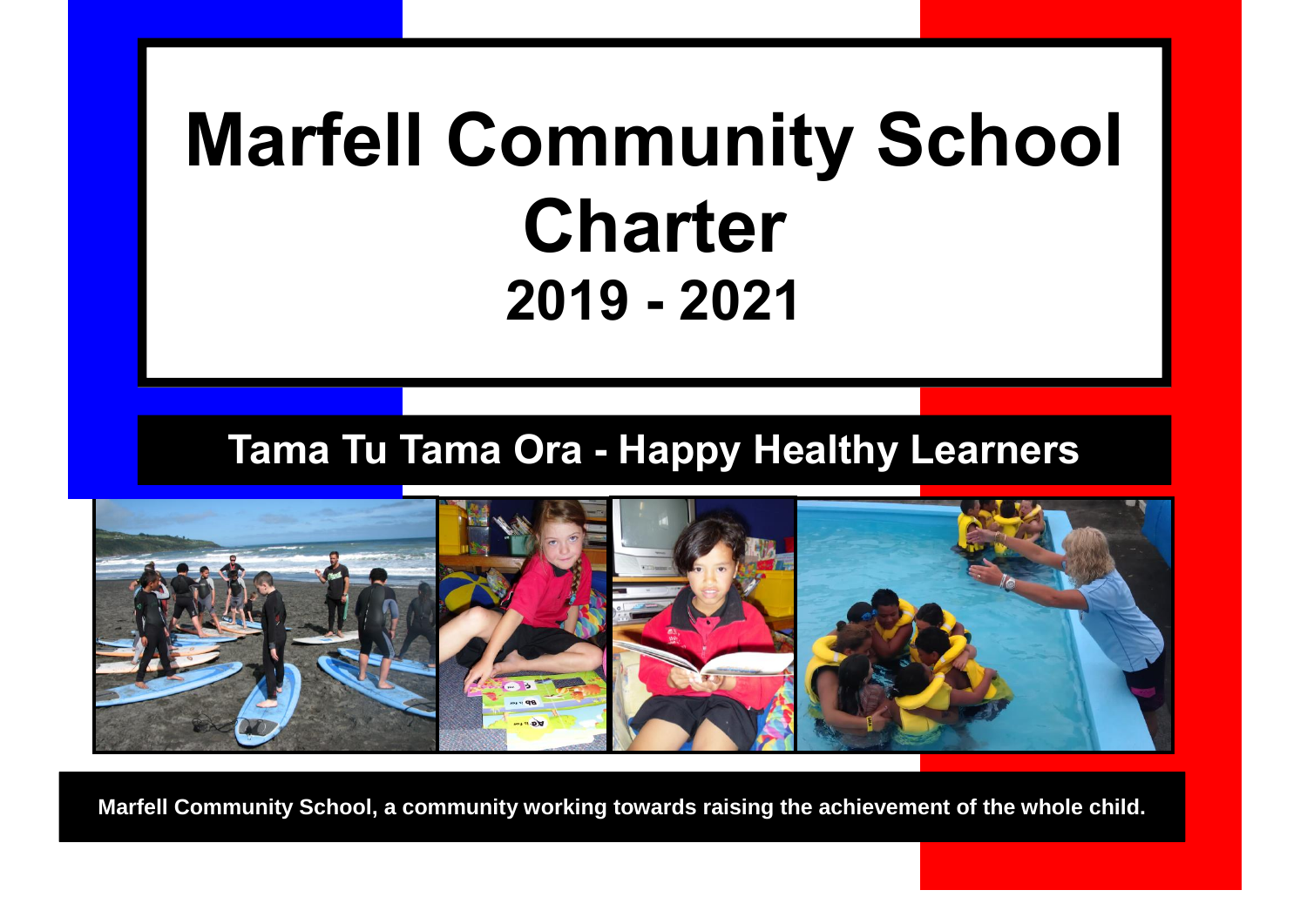### **Marfell Community School Statements, Values and Beliefs**

As part of our development of our Charter and Strategic Plan, Marfell Community School and the local community have agreed upon a vision statement, shared values and core beliefs that determine the outcomes that we want our school community to achieve.

#### **Vision Statement**

**Tama Tu, Tama Ora - Happy Healthy Learners.**

#### **Mission Statement**

**Marfell Community School, a community working towards raising the achievement of the whole child.**

#### **Core Values**

The values we will encourage and be known for are:

**Respect for self and each other - Manaakitanga Learn and Do - Ako Show Tolerance 1988** - **Ngawari Care for self and each other - Awhina**



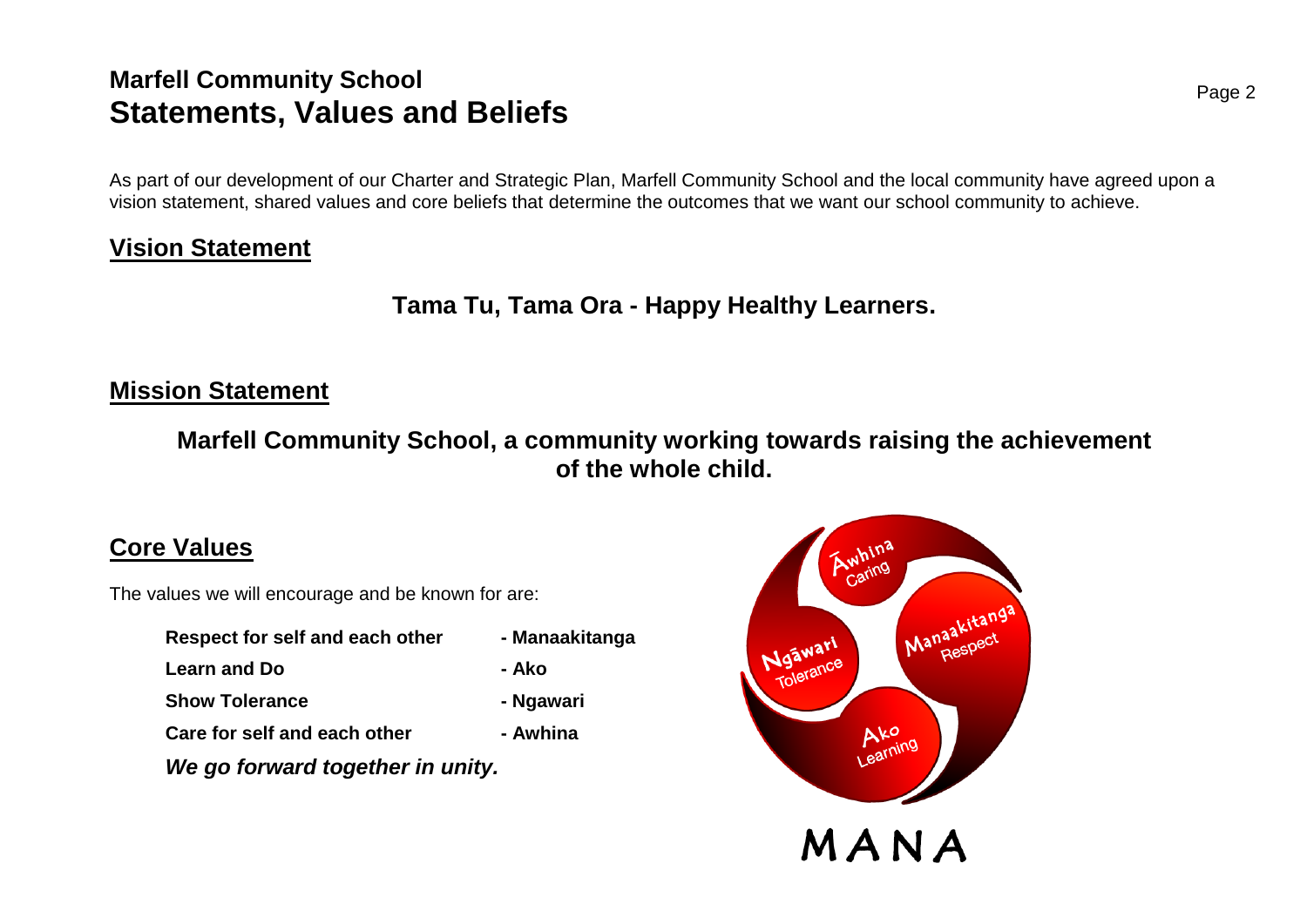### **Marfell Community School OUR Shared Vision**

*At Marfell Community School, we provide a quality education that raises the achievement of the whole child. Open, honest communication is the cornerstone of all relationships. We all work together with trust, honesty and integrity to build powerful relationships based on respect for differences and inclusiveness for all. Cultural awareness of all those involved will assist in collaborative relationships.*

*Parents, family and whanau are the first partners in the learning journey of each child, and realise it is important to prioritise their children, their learning and schooling. We welcome opportunities to tap into the strengths and talents of the parents, family and whanau. We will ensure that our events and activities engage and bring all groups together.*

*Raising the achievement and the well-being of the whole child is our purpose and commitment to our tamariki. We believe in a growth mind-set that encourages self-belief that ignites interests and passions and drives individual ambitions. MANA is the foundation to what we see, hear and feel. Our MANA programme will have everyone involved, guaranteeing it is consistently implemented and supported by all.*

*Leadership will take us in the desired direction and drive the vision through aligned action. We are all supportive, warm, genuine and caring, and practice an open door policy. Staff have access to high quality professional development. They are up to date with innovative practices, technologies and current research.*

*Marfell Community School welcomes our community, as their school of choice. The future is not a place we are going to but a place that we have created. It is the collaborative vision of all.*

#### *Marfell Community School Core Values*

*Respect for self and each other - Manaakitanga Learn and Do - Ako Show Tolerance – Ngawari Care for self and each other – Awhina We go forward together in unity*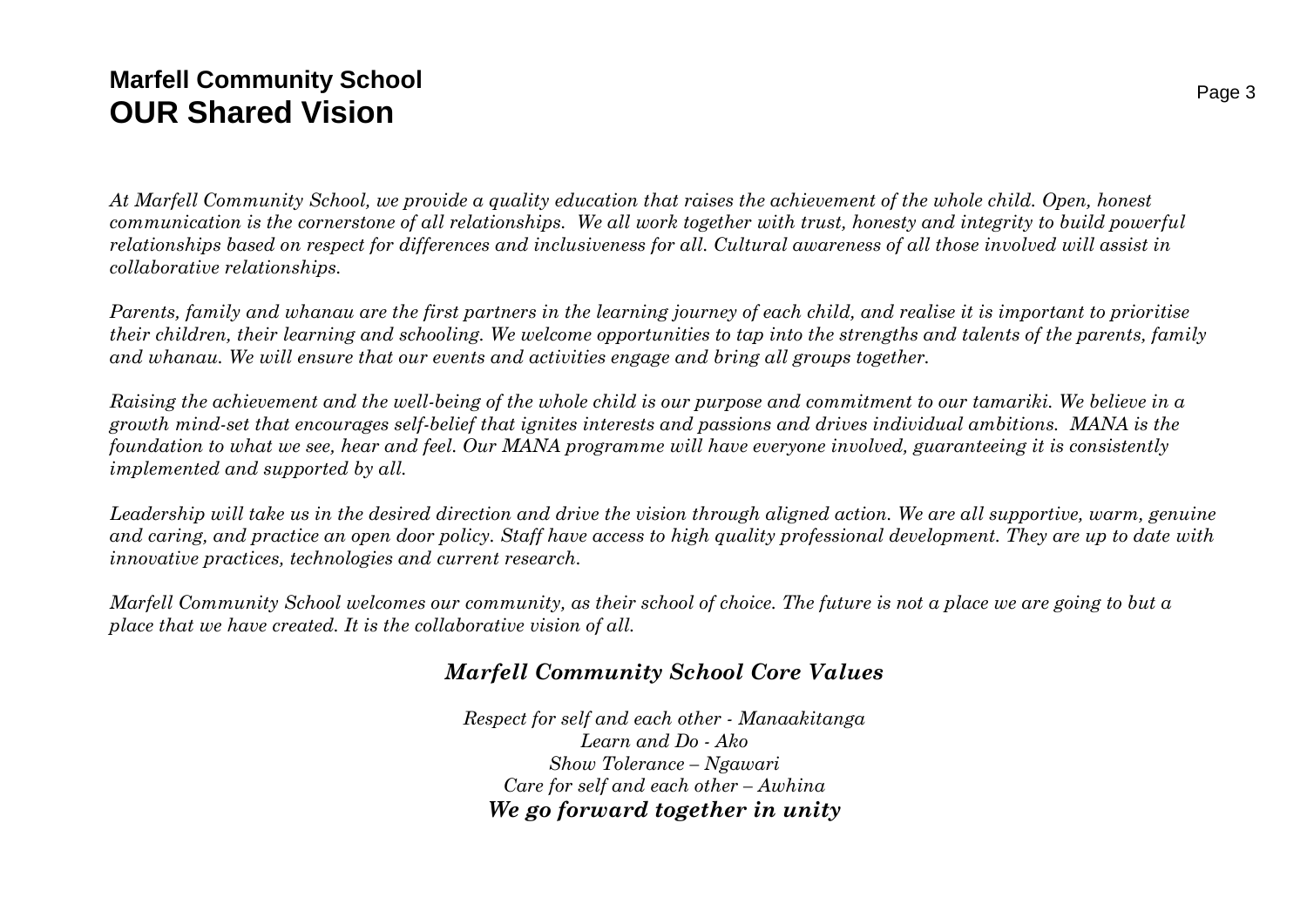### **Marfell Community School General Description**

 $\overline{a}$ 

Marfell Community School is a co-educational contributing (Years 1-6) primary school with small class sizes. The school was founded in 1961. We are located in the heart of the Marfell suburb of New Plymouth, Taranaki, New Zealand, between the mountain and the sea. Lonely Planet promotes Taranaki as the 2<sup>nd</sup> Top Region to visit, in the world. Our history, arts, culture and beautiful natural environment make this a very special place, and a great place to raise children.

We cater for children from 5 to 11 years of age. Our roll is made up of approximately 70% Māori, 30% European. Based on the latest census information, we are in a decile two<sup>1</sup> community. A large proportion of our students come from secure and long established family units.

We are skilled at looking after students with challenging needs. Our high & complex needs and extension programmes cater for individual learning requirements. Marfell Community School has a Specialist O.R.S.<sup>2</sup> Unit – Whare Manaaki, which caters for students with physical and intellectual high dependency needs, met by experienced and caring staff. These children can stay at Marfell up to the age of 14 years.

We are proud of our tamariki, and our board and staff have a special passion to see them succeed. Our goal is to produce "Happy Healthy Learners – Tama Tu Tama Ora", tamariki who value Respect, Learning, Tolerance and Caring - Manaakitanga, Ako, Ngawari and Awhina. Our home and school partnership is the key to successfully helping every child reach their potential.

Marfell Community School is a member of "Schools That Deliver" Network. This is a worldwide network of schools committed to effectively creating a vision with their communities for meeting the needs of 21st century children. It involves teachers being involved in deep level research and self-review and ensuring their teaching approaches are flexible and effective to cater for our ever-changing world.

Our school is well supported by enthusiastic community groups within our neighbourhood and by past pupils. The school is close to other educational institutions ranging from preschool to state and integrated high schools.

<sup>&</sup>lt;sup>1</sup> Decile. The rating given a school related to the economic and social factors of the local area. This is recalculated following each census every 5 years and is based on household incomes, *occupation, household crowding, educational qualifications & income support. A decile is a 10% grouping. Decile 1 schools are the 10% of schools with the highest proportion of students from low*  socio-economic communities. Decile 10 schools are the 10% of schools with the lowest proportion of these students. A school's decile does not indicate the overall socio-economic mix of the school. *Decile rating determines additional funding to the school such as Special Education Grant (SEG).*

*<sup>2</sup> Ongoing Resourcing Scheme (ORS) The scheme is a resource for a small group of children (about one percent of the school population). These children have severe difficulties and therefore the highest need for special education. The resource has funds for: 1. specialists to provide advice and programmes to meet a student's special needs, 2. additional teaching time, 3.teacher aide time when children need support with personal care and/or to engage in the curriculum, 4. consumable items such as assistive technology, disposable gloves.*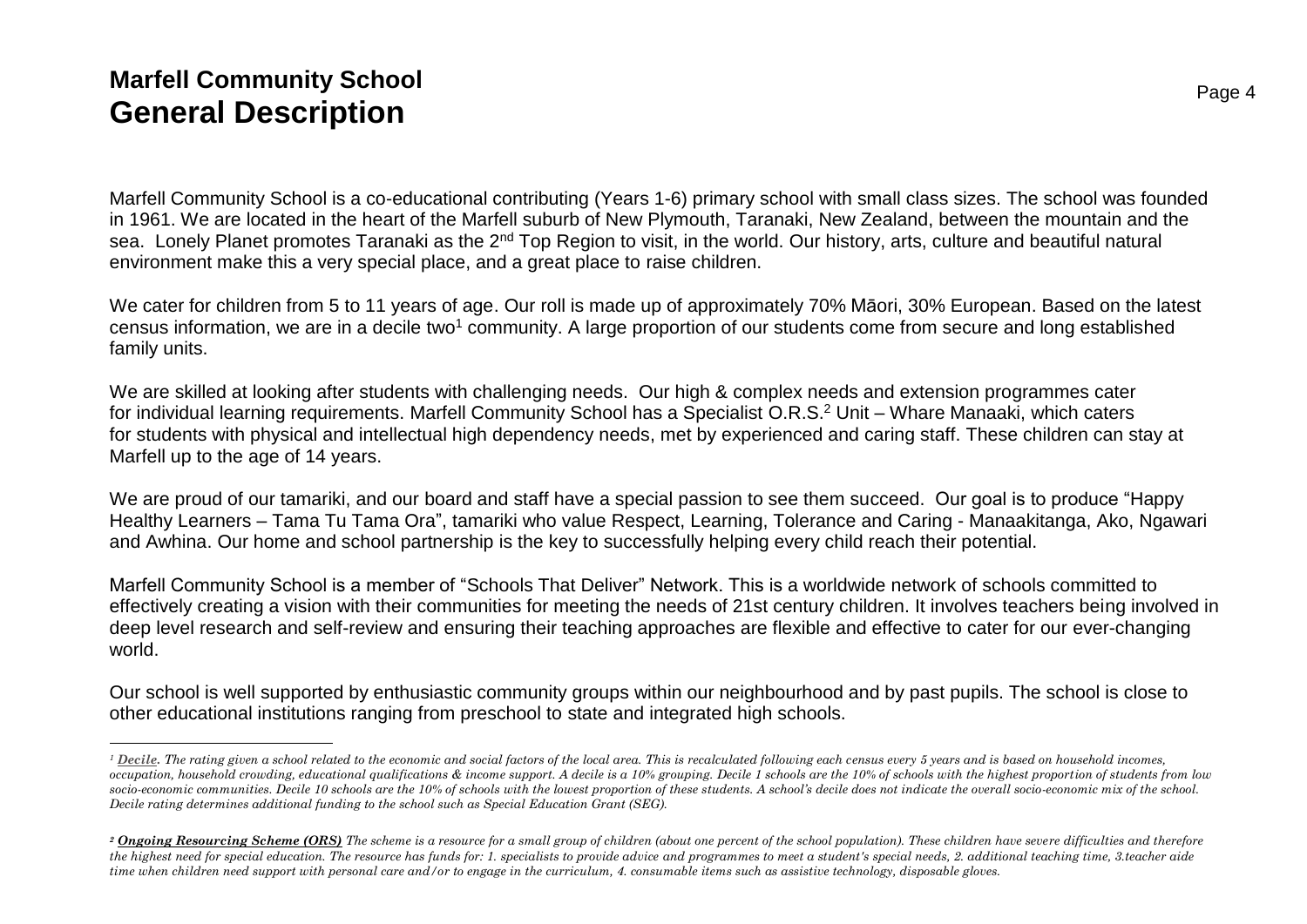### **Marfell Community School Community Partnership**

#### **As part of the community partnership, which we value, we would like everyone to:**

- work towards raising the achievement of the whole child through the delivery of the New Zealand Curriculum
- be assured that we are committed to employing the best possible staff
- feel welcome at our school
- respect Te Tiriti Waitangi by valuing and reflecting New Zealand's cultural heritage
- be supportive of the vision, values and policies of the school
- see the parent as the child's first teacher in their education
- share their ideas and concerns
- feel proud of the achievement of our school
- take part in opportunities that the school offers
- make a positive contribution
- celebrate success and give praise where deserved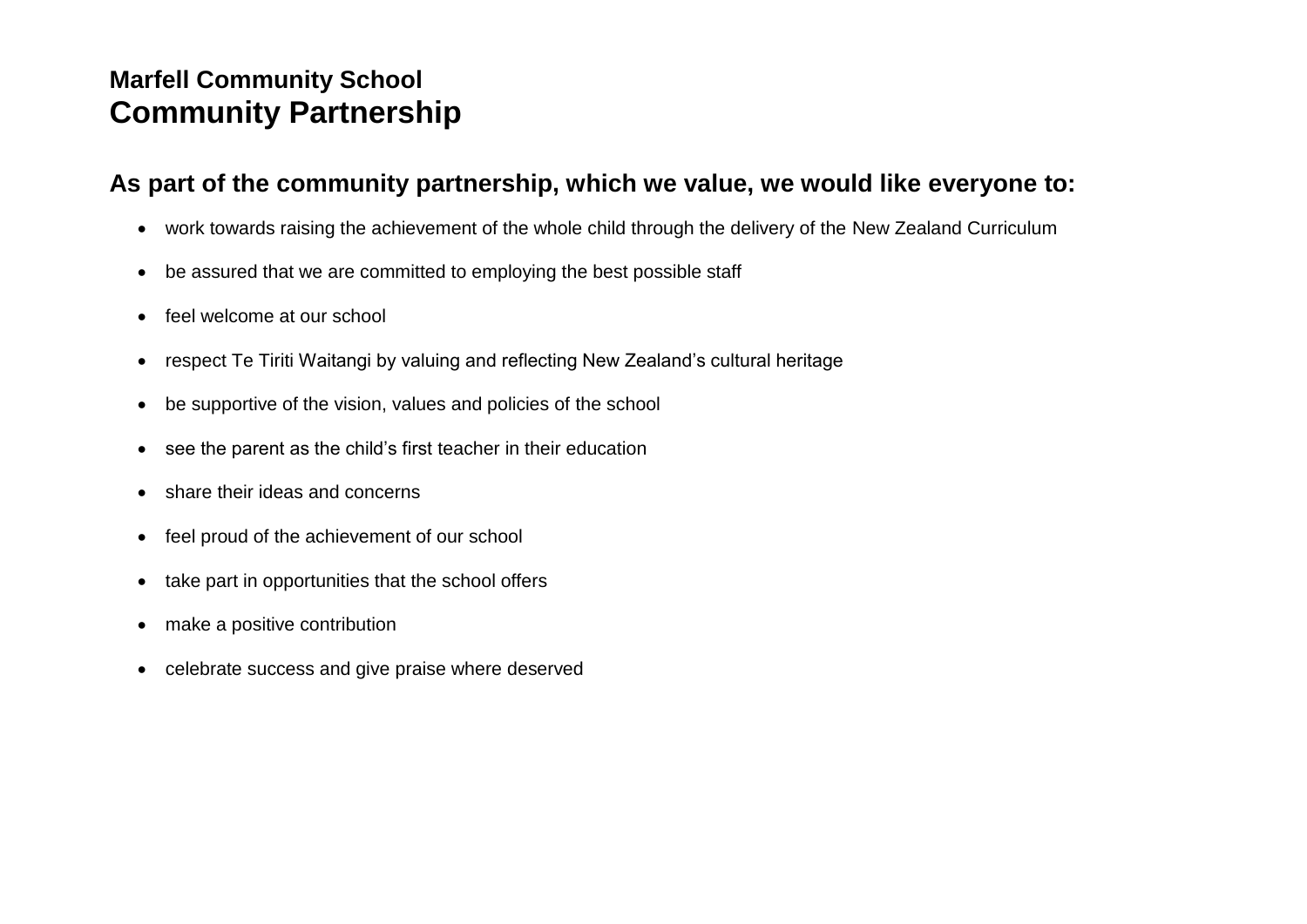### **Marfell Community School Recognising New Zealand's Cultural Diversity**

In recognising the unique position of Māori, Marfell Community School takes all reasonable steps to provide instruction in Te Reo Māori (Māori Language) and Tikanga Māori (Māori Protocol) within our curriculum delivery programme. We will:

- set achievement targets, monitor and improve the achievement of Māori students
- involve the Māori community in identifying the needs of their children
- develop a sense of belonging through individual pepeha
- erect bilingual signage throughout the school

In consultation with our Māori community, when a parent or guardian requests a higher level of Te Reo and or Tikanga than is at present evident in our school, the school and whanau will explore possibilities, which could include one or more of the following:

- 1. The provision of a Kaupapa Māori enriched programme.
- 2. Provide further opportunities within the child's classroom using; Kaupapa Māori resources Work stations / learning centres Computer programmes
- 3. Combining with neighbouring schools for specialist programmes Kura Kaupapa Māori
- 4. Using local resource people i.e. Resource Teacher of Māori, Pouwhakataki, local Kaumatua and whanau, Māori Advisors
- 5. Other negotiated actions.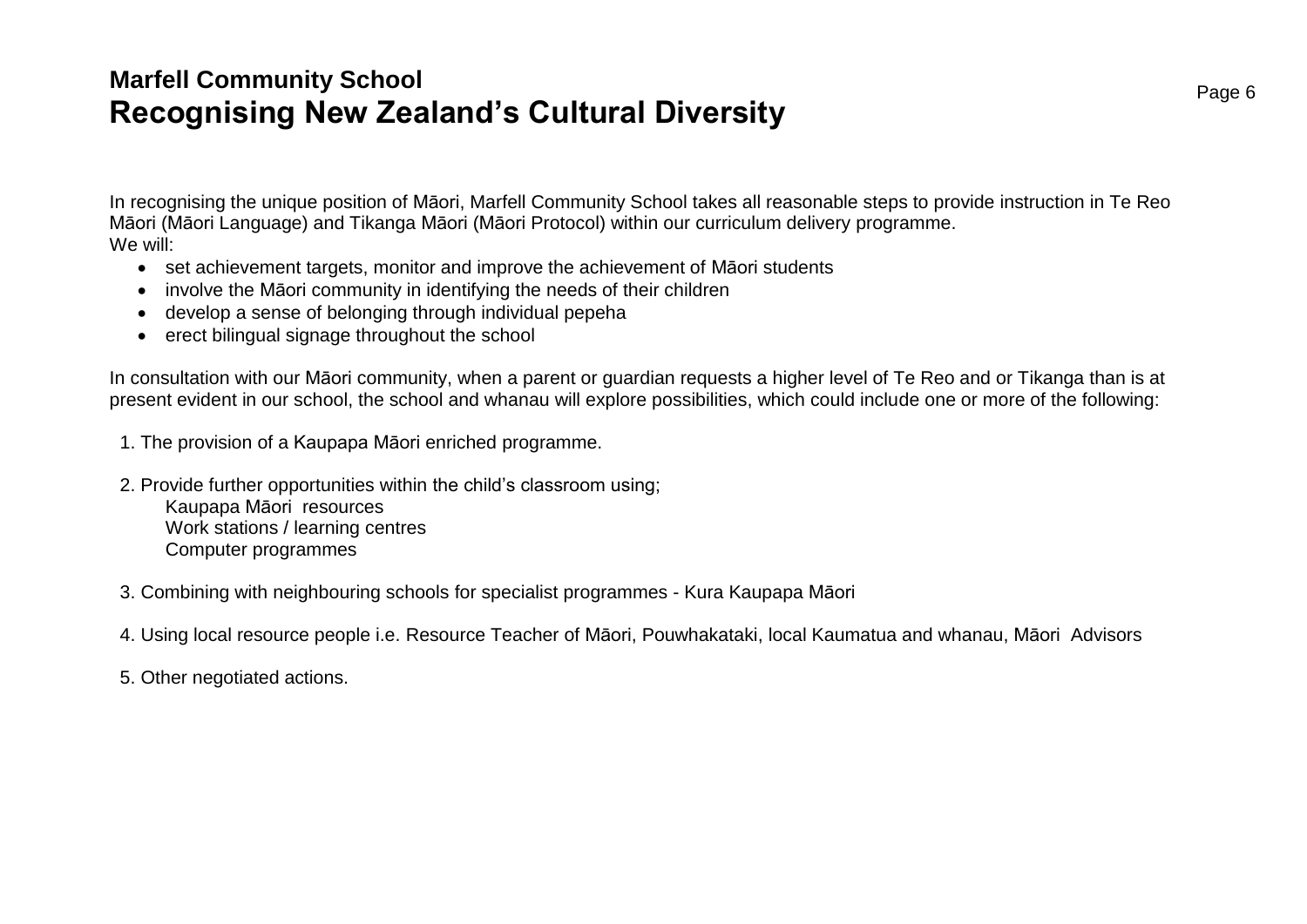### **Marfell Community School Strategic Vision Steams**

#### **Togetherness-**

## "Open Doors building

At MCS we have open, honest communication that creates an environment of trust, values and strong relationships for all, to lead to strong partnerships.

#### Teaching & Learning-'Building Blocks for **Marfell Learners"**

Our children learn in a collaborative environment where their interests and passions drive the learning experience.

COC. 6LOC

**Marfell Communirty School Strategic Vision Streams** 

**OUR Culture-**"Stand Tall - with MANA"

2019.2027

We respect, embrace and embed cultural diversity to create a strong sense of identity and wellbeing for every individual at MCS.

**Wholeness and** Wellbeing-"Weaving the Strands of the whole child"

At MCS we focus on the whole child developing their emotional, physical, spiritual and family wellbeing so they become empowered learners.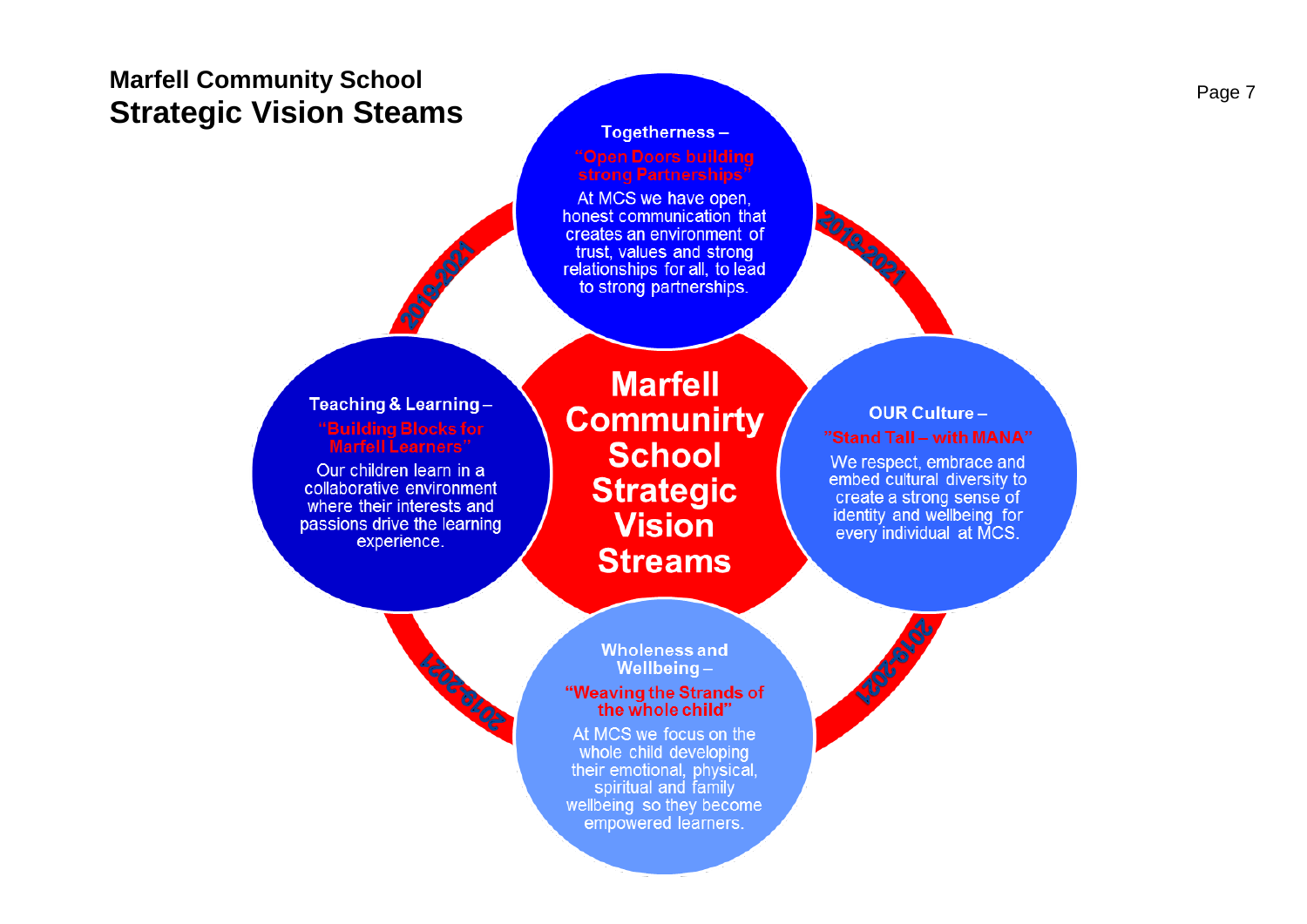### **Marfell Community School Vision Stream Analysis**

| <b>VISION STREAMS /</b><br><b>RECOMMENDATIONS</b>                                         | <b>STAFF</b><br>$\frac{9}{6}$ | <b>LEVELS OF</b><br><b>PERSPECTIVE</b> | <b>IMPACT ON</b><br><b>STUDENT</b><br><b>LEARNING</b> | <b>TIME TO</b><br><b>IMPLEMENT</b> | <b>COST TO</b><br><b>IMPLEMENT</b> | <b>TRAINING</b><br><b>REQUIRED</b> | $\frac{9}{6}$<br><b>TOTAL</b> |
|-------------------------------------------------------------------------------------------|-------------------------------|----------------------------------------|-------------------------------------------------------|------------------------------------|------------------------------------|------------------------------------|-------------------------------|
| <b>Teaching &amp;</b><br>Learning - "Building"<br><b>Blocks for Marfell</b><br>Learners"  | $\frac{0}{0}$                 | 4.5                                    | 5                                                     | $\overline{2}$                     | 2.5                                | $\mathcal{S}$                      | 68%                           |
| <b>OUR Culture -</b><br>"Stand Tall - with<br>MANA"                                       | $\frac{0}{0}$                 | 5                                      | 5                                                     | 2.5                                | 3                                  | $\mathcal{S}$                      | 74%                           |
| <b>Togetherness-</b><br>"Open Doors building<br>strong Partnerships"                      | $\frac{0}{0}$                 | 5                                      | $\overline{4}$                                        | 4                                  | 4                                  | $\overline{4}$                     | 84%                           |
| <b>Wholeness and</b><br><b>Wellbeing-</b><br>"Weaving the Strands"<br>of the whole child" | $\frac{0}{0}$                 | 5                                      | 5                                                     | 3.5                                | 2.5                                | $\mathcal{S}$                      | 76%                           |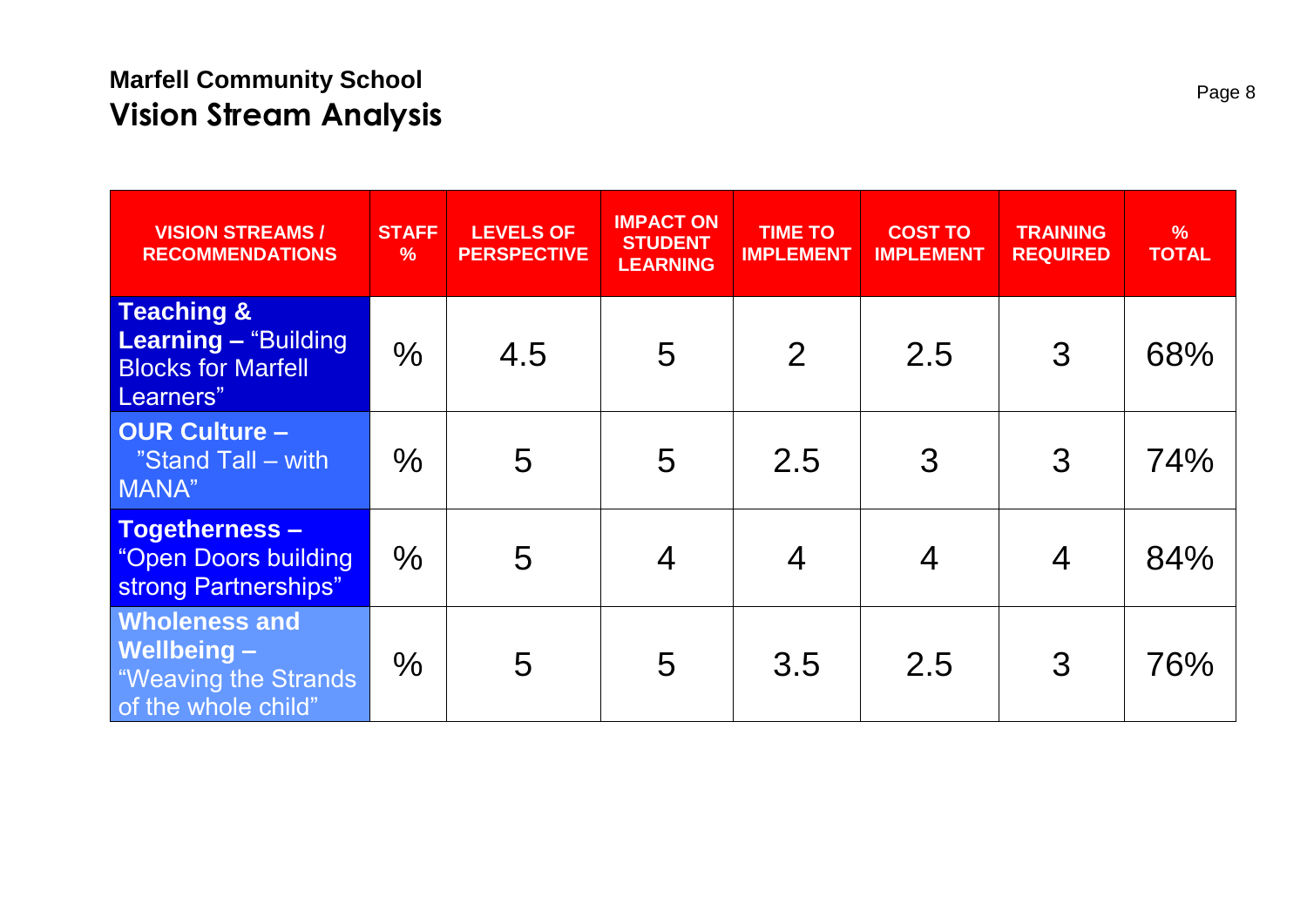### **Marfell Community School Strategic Plan 2019 – 2023**

| 1. Togetherness - Open doors building strong partnerships                            | 2019 | 2020 | 2021 | 2022 | 2023 |
|--------------------------------------------------------------------------------------|------|------|------|------|------|
| At Marfell Community School we have an open and honest communication that            |      |      |      |      |      |
| creates an environment of trust, values and strong relationships for all, to lead to |      |      |      |      |      |
| strong partnerships                                                                  |      |      |      |      |      |
| 1.1 Work with the wider community to have a sustainable working strong/home school   |      |      |      |      |      |
| partnership supporting children and their learning by engaging parents, family and   |      |      |      |      |      |
| whanau. Thereby: -raising achievement (focus on Maori and target and learners)       |      |      |      |      |      |
| 1.2 Celebrate success with all whanau purposefully and regularly.                    |      |      |      |      |      |
| Ensuring all whanau are informed about children's progress                           |      |      |      |      |      |

| 2. Our Culture - Stand Tall Showing Mana                                              | 2019 | 2020 | 2021 | 2022 | 2023 |
|---------------------------------------------------------------------------------------|------|------|------|------|------|
| We respect, embrace and embed cultural diversity to create a strong sense of          |      |      |      |      |      |
| identity and well being for every individual at MCS.                                  |      |      |      |      |      |
| 2.1 Have inspired and engaged learners across all areas of the curriculum.            |      |      |      |      |      |
| 2.2 Culturally responsive effective teaching for Māori learners                       |      |      |      |      |      |
| 2.3 Create independent resilient learners who have a valued voice and who know how to |      |      |      |      |      |
| achieve goals and embrace mistakes. Thereby:                                          |      |      |      |      |      |
| - raising student achievement through positive mindsets.                              |      |      |      |      |      |
| 2.4 Embed the Marfell Mana programme in all areas of the curriculum.                  |      |      |      |      |      |
| 2.5 Have a strong sense of belonging and identity in who we are and where we come     |      |      |      |      |      |
| from.                                                                                 |      |      |      |      |      |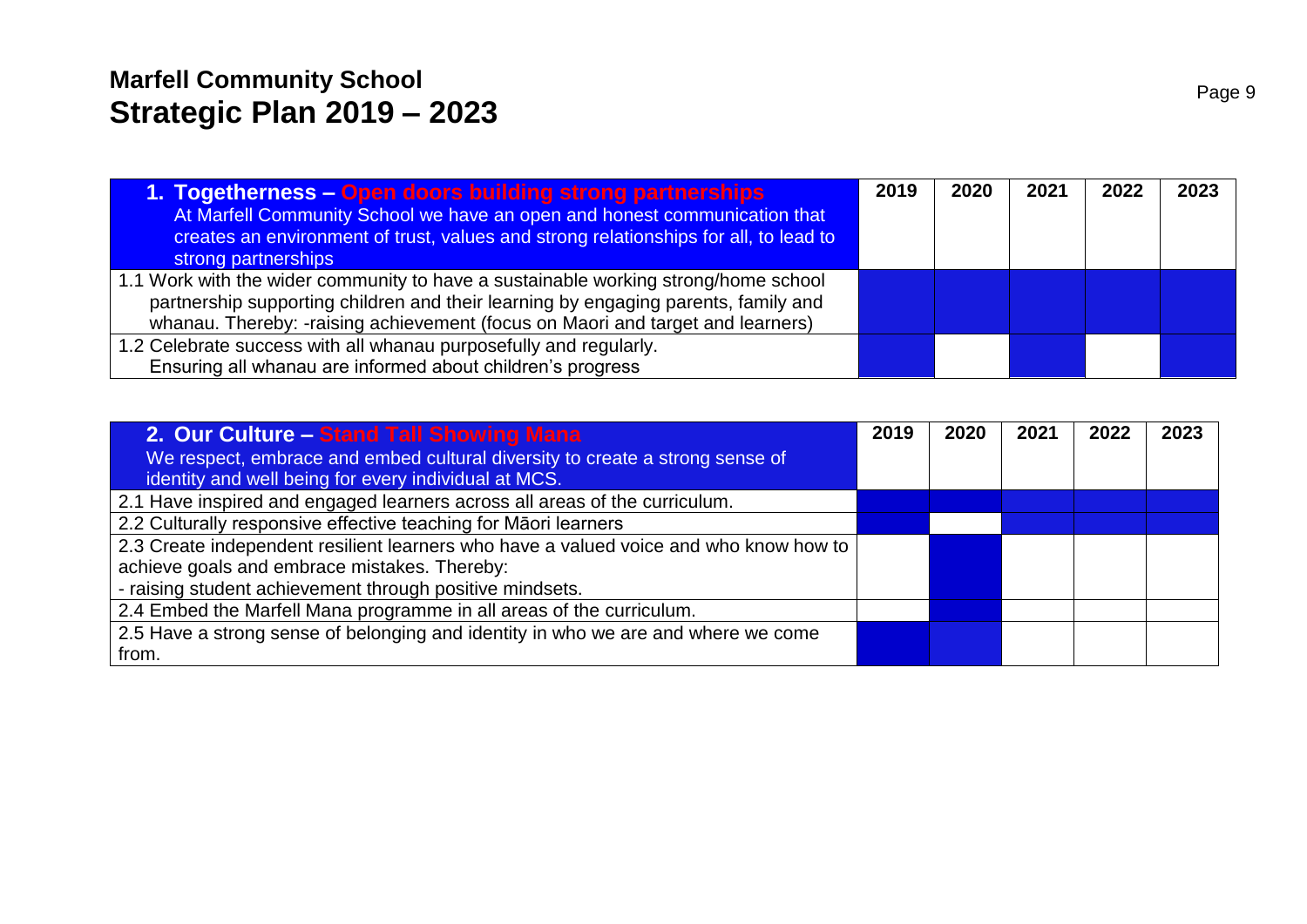### **Marfell Community School Strategic Plan 2019 – 2023**

| 3. Wholeness and Wellbeing – Weaving the Strands                                        | 2019 | 2020 | 2021 | 2022 | 2023 |
|-----------------------------------------------------------------------------------------|------|------|------|------|------|
| At Marfell Community School we focus on the whole child developing their emotional,     |      |      |      |      |      |
| physical, spiritual, and family wellbeing so they can become empowered learners.        |      |      |      |      |      |
| 3.1 Have an integrated and holistic curriculum based identified past present and future |      |      |      |      |      |
| needs.                                                                                  |      |      |      |      |      |
| 3.2 Create resilient learners who know how to achieve goals and embrace mistakes.       |      |      |      |      |      |
| By enhancing social and emotional intelligence.                                         |      |      |      |      |      |
| 3.3 Create 21 <sup>st</sup> century learners.                                           |      |      |      |      |      |
| 3.4 Ensure wellbeing by making sure basic needs are met.                                |      |      |      |      |      |

| 4. Teaching & Learning – Building Blocks for Marfell Learners<br>Our children learn in a collaborative learning environment where their interests and<br>passions drive the learning experience. | 2019 | 2020 | 2021 | 2022 | 2023 |
|--------------------------------------------------------------------------------------------------------------------------------------------------------------------------------------------------|------|------|------|------|------|
| 4.1 Accelerate student progress, raising student achievement and fostering learning<br>outcomes through integration and connections.                                                             |      |      |      |      |      |
| 4.2 Have technological up to date environments and practice to ensure optimum<br>learning.                                                                                                       |      |      |      |      |      |
| 4.3 Good quality PD for staff being up to date with innovative practices.                                                                                                                        |      |      |      |      |      |
| 4.4 Develop an interest based integrated and holistic curriculum based on identified<br>past present and future needs with an emphasis on student agency                                         |      |      |      |      |      |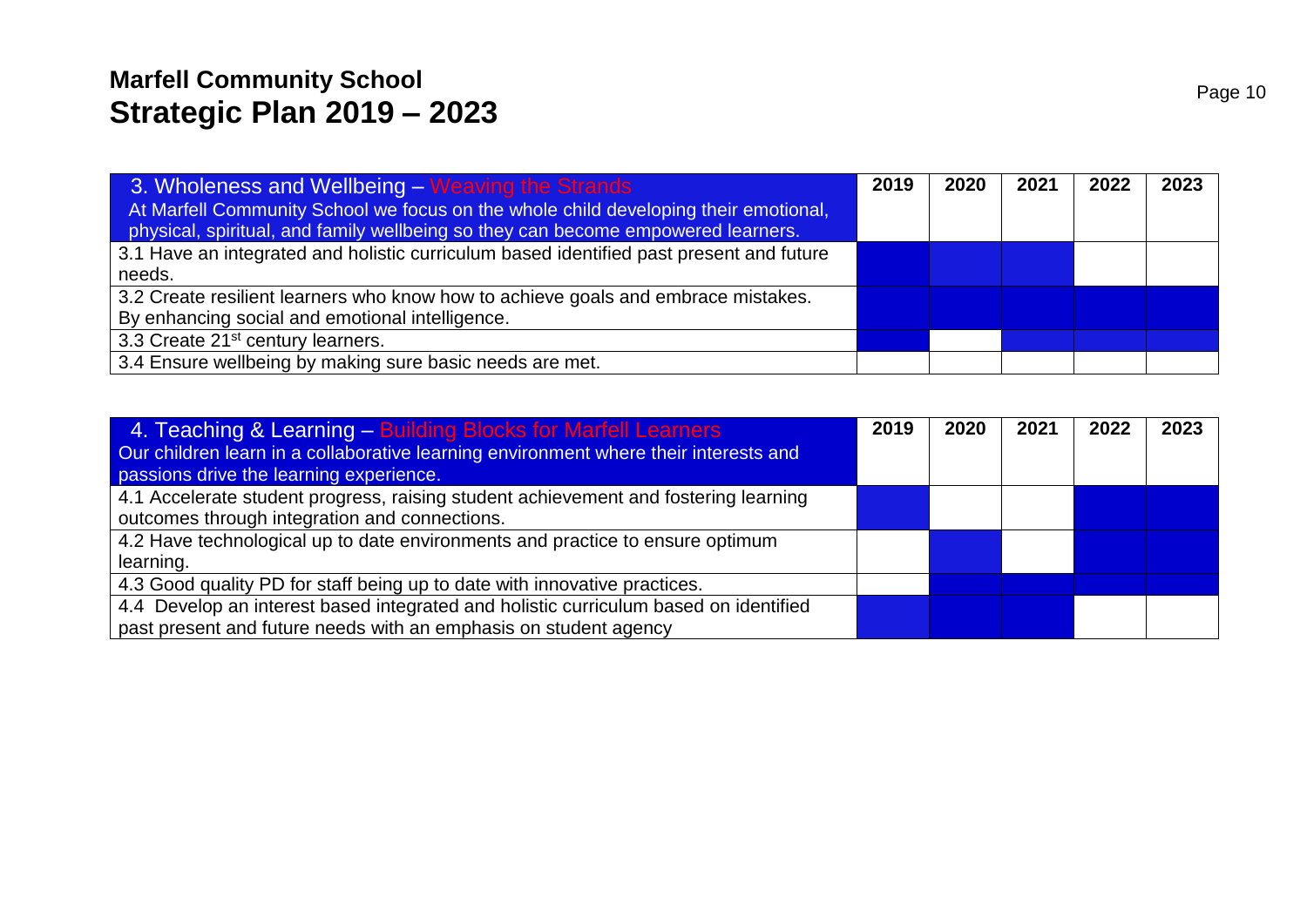#### **1. Togetherness – Open doors building strong partnerships**

At Marfell Community School we have an open and honest communication that creates an environment of trust, values and strong relationships for all, to lead to strong partnerships.

| <b>TARGET</b>                                                                                                                                                                                                     | <b>ACTIONS</b>                                                                                                                                                                                                                                                                                                                                                                                                                                                                                                                                                                                                                                                                                                                                  | <b>RESOURCES &amp;</b><br><b>TIME FRAME</b>                                     | <b>PERSONNEL</b>                                                                                  | <b>OUTCOME</b>                                                                                                                                                                                                                                    |
|-------------------------------------------------------------------------------------------------------------------------------------------------------------------------------------------------------------------|-------------------------------------------------------------------------------------------------------------------------------------------------------------------------------------------------------------------------------------------------------------------------------------------------------------------------------------------------------------------------------------------------------------------------------------------------------------------------------------------------------------------------------------------------------------------------------------------------------------------------------------------------------------------------------------------------------------------------------------------------|---------------------------------------------------------------------------------|---------------------------------------------------------------------------------------------------|---------------------------------------------------------------------------------------------------------------------------------------------------------------------------------------------------------------------------------------------------|
| 1.1 Work with the<br>wider community to<br>have a sustainable<br>working strong/home<br>school partnership<br>supporting children<br>and their learning by<br>engaging parents,<br>family and whanau.<br>Thereby: | Use Internal Evaluation to review the process, ensuring it remains a<br>partnership with our community.<br>Learning pathway sheets – development and implementation into the<br>daily curriculum so that the He Ara Hou information directly supports<br>student lead curriculum.<br>3.<br>Invite children's involvement in He Ara Hou - including meetings, goal<br>setting, student pathways and knowing their journey.<br>Children actively involved in setting and how to achieve goals, children<br>4.<br>working and recording own journey.<br>Analyse statistics on He Ara Hou attendance, use of goals sheet and<br>effectiveness of the pathway sheets.<br>6.<br>Refine procedure for staff to target attendance and therefore improve | Term 1 & 2<br>Term 1-4<br>Ongoing<br>Ongoing<br><b>Term 1 &amp; 3</b><br>Term 1 | Leadership<br>Teachers<br><b>Teachers</b><br>Teachers<br>Leadership<br>Leadership                 | • Parent and student<br>voice engagement<br>increased.<br>• Information gathered<br>used to set learning<br>pathways that raise<br>student engagement &<br>achievement.<br>• All staff consolidate He<br>Ara Hou procedure<br>• 90% whanau survey |
| -raising achievement<br>(focus on Maori and<br>target learners)                                                                                                                                                   | achievement.<br>7.<br>BoT to survey community on the effectiveness of governance, by<br>kanohi ki te kanohi at school or home or via ph contact.<br>8.<br>Analyse survey data and implement recommendations                                                                                                                                                                                                                                                                                                                                                                                                                                                                                                                                     | Ongoing<br>Ongoing                                                              | Board & Staff<br>Leadership                                                                       | completion<br>• Targeted survey<br>developed &<br>administered<br>• Clear direction for<br>enhancing attendance                                                                                                                                   |
| 1.2 Celebrate<br>success with all<br>whanau purposefully<br>and regularly,<br>ensuring all whanau<br>are informed about<br>children's progress.                                                                   | All staff competent and know what, and how to collate data on e-tap<br>and print it.<br>Review and formalise a big picture for what we are assessing and<br>when, including moderation for consistency.<br>3.<br>Staff practice regular contact with parents ensuring that successes are<br>communicated regularly, such as Facebook, web site, texting, class<br>dojo, certificates, web site, newsletter and kanohi ki te kanohi.<br>Trial the reporting to whanau tools of SeeSaw and Spotlight.<br>4.<br>5.<br>Staff development using PACT Tool for assessment                                                                                                                                                                             | Ongoing<br>Term 1 & 2<br>Ongoing<br>Terms 1-4<br>Ongoing                        | All staff<br>Leadership<br>All staff<br>Kirstie, Sam &<br>Susan<br><b>PACT Team</b><br>& Teachers | • Confident and<br>competent<br>e-TAP users.<br>• Robust system of<br>assessment &<br>moderation<br>• Strong Home/school<br>partnership<br>• Reporting to whanau<br>tool determined<br>• All staff are competent<br>and confident PACT<br>users.  |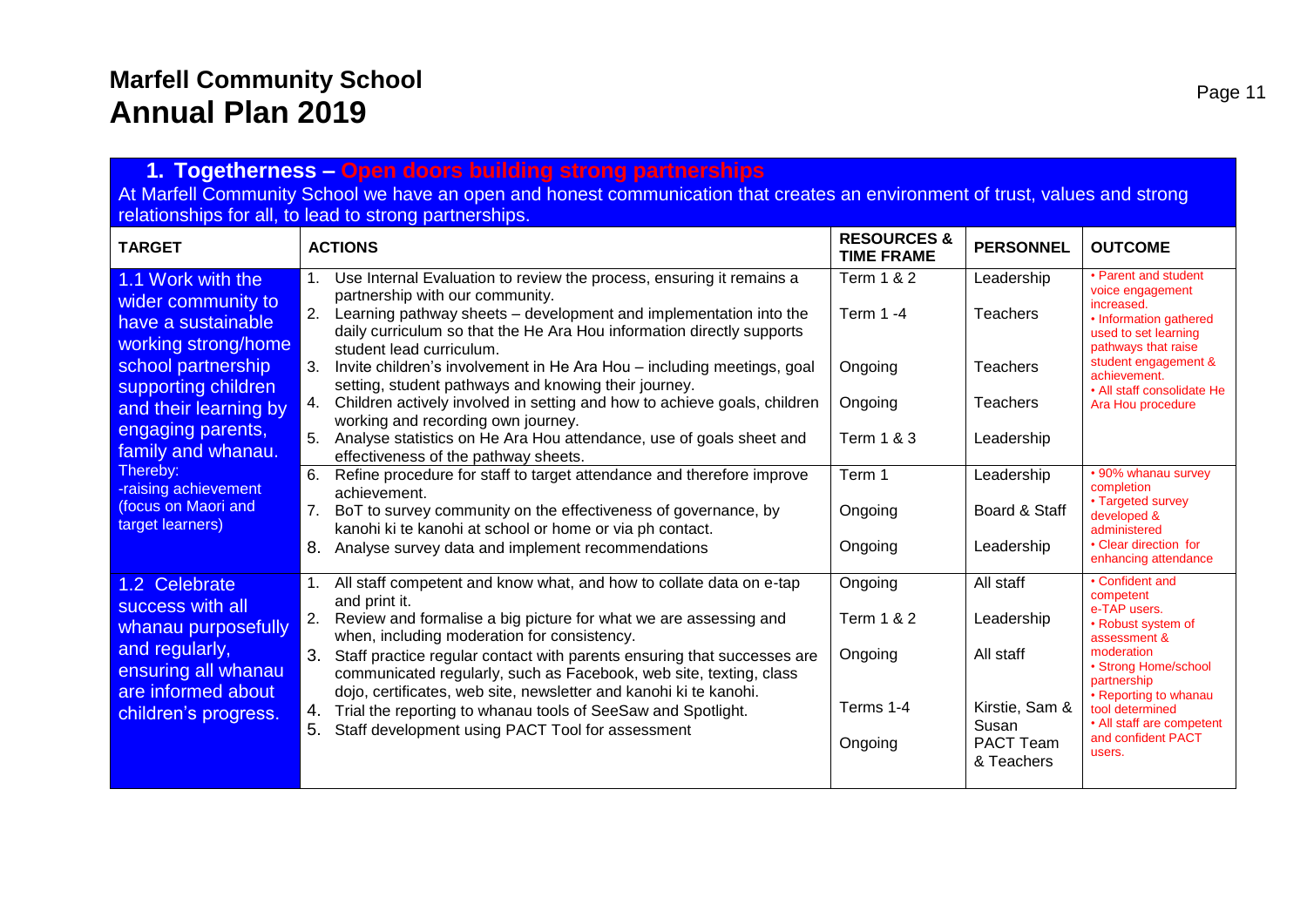| 2. Our Culture - Stand Tall Showing Mana                                                            |                                                                                                                                                                                                                                                                                                                                                                                                                                                                                                                                                                                                                                                                                                                                                                                                                                                                                                                                                                                                                                                                                                                                                                                                                                                                                                                                                                                                                                                                                                                                                                                                                                       |                                             |                                                                               |                                                                                                                                                                                                                                                                                                                                                                                                                                                                                                               |  |  |  |  |
|-----------------------------------------------------------------------------------------------------|---------------------------------------------------------------------------------------------------------------------------------------------------------------------------------------------------------------------------------------------------------------------------------------------------------------------------------------------------------------------------------------------------------------------------------------------------------------------------------------------------------------------------------------------------------------------------------------------------------------------------------------------------------------------------------------------------------------------------------------------------------------------------------------------------------------------------------------------------------------------------------------------------------------------------------------------------------------------------------------------------------------------------------------------------------------------------------------------------------------------------------------------------------------------------------------------------------------------------------------------------------------------------------------------------------------------------------------------------------------------------------------------------------------------------------------------------------------------------------------------------------------------------------------------------------------------------------------------------------------------------------------|---------------------------------------------|-------------------------------------------------------------------------------|---------------------------------------------------------------------------------------------------------------------------------------------------------------------------------------------------------------------------------------------------------------------------------------------------------------------------------------------------------------------------------------------------------------------------------------------------------------------------------------------------------------|--|--|--|--|
|                                                                                                     | We respect, embrace and embed cultural diversity to create a strong sense of identity and well being for every individual at MCS.                                                                                                                                                                                                                                                                                                                                                                                                                                                                                                                                                                                                                                                                                                                                                                                                                                                                                                                                                                                                                                                                                                                                                                                                                                                                                                                                                                                                                                                                                                     |                                             |                                                                               |                                                                                                                                                                                                                                                                                                                                                                                                                                                                                                               |  |  |  |  |
| <b>TARGET</b>                                                                                       | <b>ACTIONS</b>                                                                                                                                                                                                                                                                                                                                                                                                                                                                                                                                                                                                                                                                                                                                                                                                                                                                                                                                                                                                                                                                                                                                                                                                                                                                                                                                                                                                                                                                                                                                                                                                                        | <b>RESOURCES &amp;</b><br><b>TIME FRAME</b> | <b>PERSONNEL</b>                                                              | <b>OUTCOME</b>                                                                                                                                                                                                                                                                                                                                                                                                                                                                                                |  |  |  |  |
| 2.2 Culturally<br>responsive<br>effective teaching<br>for Māori learners                            | All staff are aware of the strengths, needs and agency with respect to<br>1.<br>teaching Māori learners; they generate contexts for learning that<br>reflect and affirm identity, language and culture of every Māori learner;<br>value and seek out expertise and resources as needed, including<br>Māori learner, parents, families, whānau and/or hapū and iwi<br>expertise and knowledge<br>2.<br>Educators can provide a range of examples from their own<br>experiences which show 'why the focus on Māori learners' and how<br>they have attended to the identity, language and culture of Māori<br>learners<br>All staff and board value and engage in meaningful relationships with<br>3.<br>whānau, hapū and iwi in contexts where it makes sense for both<br>parties to do so, such as governance and curriculum development.<br>Ensure Māori learners are directly involved in and take responsibility<br>4.<br>for leading their own learning, at a level appropriate for their age<br>Māori learners know staff care about their learning, have high<br>5.<br>expectations of them and help them to succeed therefore all staff<br>have high expectations for Māori and clearly believe that every Māori<br>learner can learn and enjoy education success as Māori with effective<br>teaching<br>Teachers understand and use pedagogies that are known to be highly<br>6.<br>effective for Māori learners.<br>Provide opportunities for Māori learners to bring what they know to<br>7.<br>their learning and to express themselves as Māori through topics or<br>contexts of learning which are culturally responsive. | Ongoing                                     | Principal<br>Kaupapa<br>Māori Team<br>All staff &<br><b>Board</b>             | • All staff are aware of<br>the strengths, needs<br>and agency with<br>respect to teaching<br>Māori learners<br>• Educators understand<br>'why the focus on<br>Māori learners'<br>• All staff and board<br>value and engage in<br>meaningful<br>relationships with<br>whānau.<br>• Strong student agency<br>among all Māori<br>learners<br>• Use of effective Māori<br>pedagogies<br>• Māori achieving<br>success as Māori.<br>• Principal regularly<br>participates in Maori<br>Achievement<br>Collaborative |  |  |  |  |
| 2.5 Have a strong<br>sense of belonging<br>and identity in who<br>we are and where<br>we come from. | Children investigate and recognise the significance of our community -<br>1.<br>things Kaupapa Māori<br>2.<br>Children know their roles and responsibilities in different communities<br>and situations, including Tikanaga Māori.<br>3. The Māori world view is integrated into the Interest Based Curriulum<br>curriculum areas<br>4. Focussed teaching around personal identity – children have a sense of<br>self.                                                                                                                                                                                                                                                                                                                                                                                                                                                                                                                                                                                                                                                                                                                                                                                                                                                                                                                                                                                                                                                                                                                                                                                                                | Ongoing                                     | All staff<br>Kaupapa<br>Māori Team<br>Interest<br>Based<br>Curriculum<br>Team | • All stakeholders will<br>know tikanaga in<br>different situations.<br>• All stakeholders will<br>have pride in self and<br>community.<br>Te Ao Maori is included<br>in our Interest Based<br>Curriculum development                                                                                                                                                                                                                                                                                         |  |  |  |  |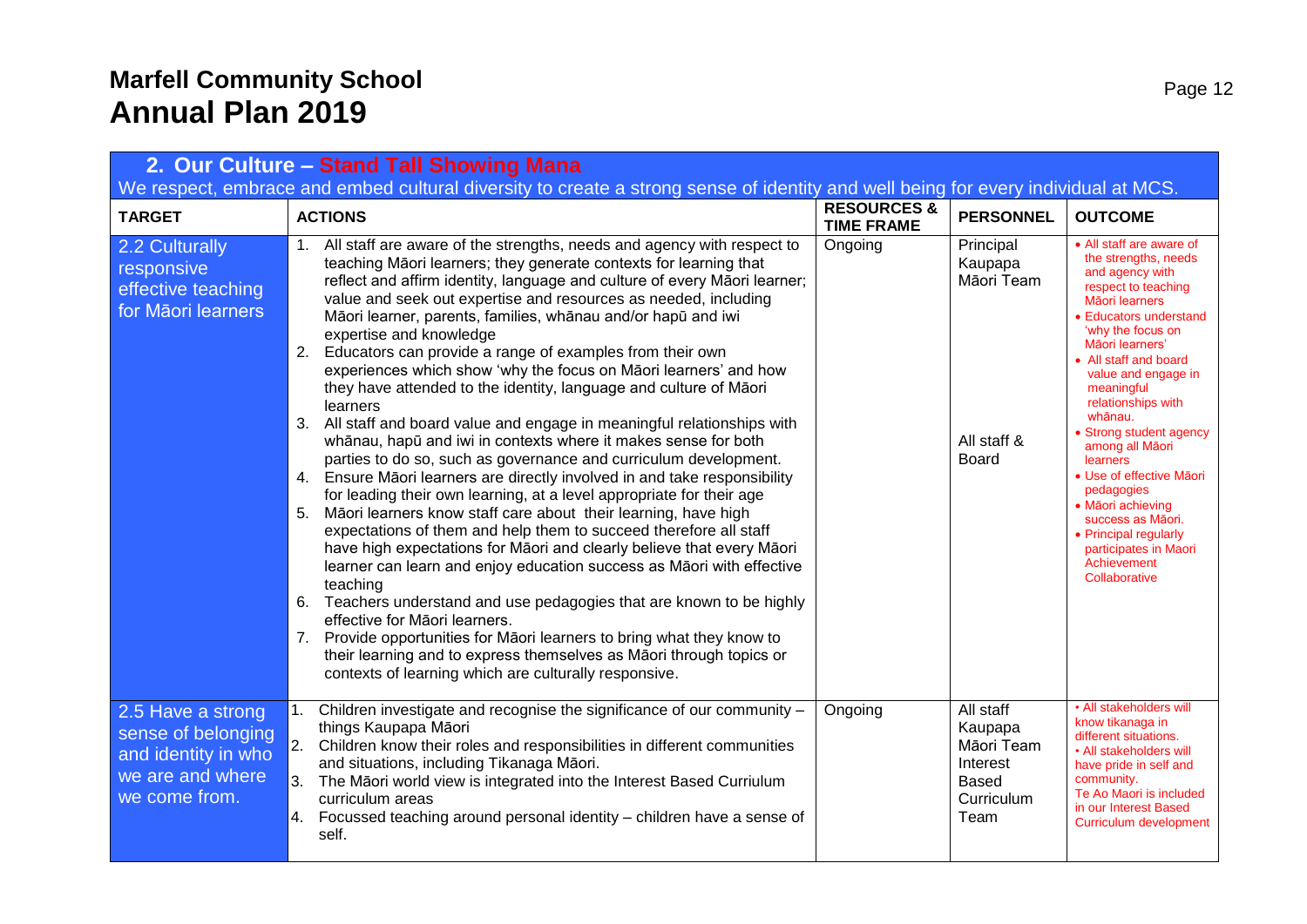|                                                                                                                                                                         | 3. Wholeness and Wellbeing - Weaving the Strands                                                                                                                                                                                                                                                                                                                                                                 |                                             |                                                                 |                                                                                                                                        |  |  |  |  |  |
|-------------------------------------------------------------------------------------------------------------------------------------------------------------------------|------------------------------------------------------------------------------------------------------------------------------------------------------------------------------------------------------------------------------------------------------------------------------------------------------------------------------------------------------------------------------------------------------------------|---------------------------------------------|-----------------------------------------------------------------|----------------------------------------------------------------------------------------------------------------------------------------|--|--|--|--|--|
| At Marfell Community School we focus on the whole child developing their emotional, physical, spiritual, and family wellbeing so they<br>can become empowered learners. |                                                                                                                                                                                                                                                                                                                                                                                                                  |                                             |                                                                 |                                                                                                                                        |  |  |  |  |  |
| <b>TARGET</b>                                                                                                                                                           | <b>ACTIONS</b>                                                                                                                                                                                                                                                                                                                                                                                                   | <b>RESOURCES &amp;</b><br><b>TIME FRAME</b> | <b>PERSONNEL</b>                                                | <b>OUTCOME</b>                                                                                                                         |  |  |  |  |  |
| 3.1 Have an<br>integrated and<br>holistic curriculum<br>based identified<br>past present and<br>future needs.                                                           | 1. Grow resilience and self-belief in students through<br>teaching, learning and embedding them in the MANA<br>culture.<br>2. Targeted teaching around key competencies including<br>mindsets and social and emotional intelligences with<br>particular focus on target children<br>3. Support provided through agencies and all staff through,<br>specialist programmes, for the individual to achieve success. | Ongoing                                     | All Staff                                                       | • A strong, entrenched<br>schoolwide MANA culture<br>• support programmes and<br>initiatives meet the needs<br>of all tamariki         |  |  |  |  |  |
| 3.2 Create resilient<br>learners who know<br>how to achieve<br>goals and embrace<br>mistakes.                                                                           | 1. Formal development of an Interest Based Curriculum<br>2. Formal development of a school wide philosophy around<br>the Interest Based Curriculum.<br>3. How to guide, created showing how we do this at MCS<br>4. Interest Based Curriculum implementation in all classes                                                                                                                                      | Terms 1-4                                   | <b>Interest Based</b><br><b>Curriculum Team</b><br>All Teachers | • IBC structure, process<br>and process definded and<br>implemented schoolwide                                                         |  |  |  |  |  |
| 3.3 Create 21st<br>century learners.                                                                                                                                    | 1. Source external funding to contribute towards the day to<br>day resources in Whare Manaaki                                                                                                                                                                                                                                                                                                                    | Ongoing                                     | Leadership                                                      | • To proudly have a<br>Specialist Unit that is<br>inviting, contemporary and<br>resourced to meet the<br>needs of our ORS<br>children. |  |  |  |  |  |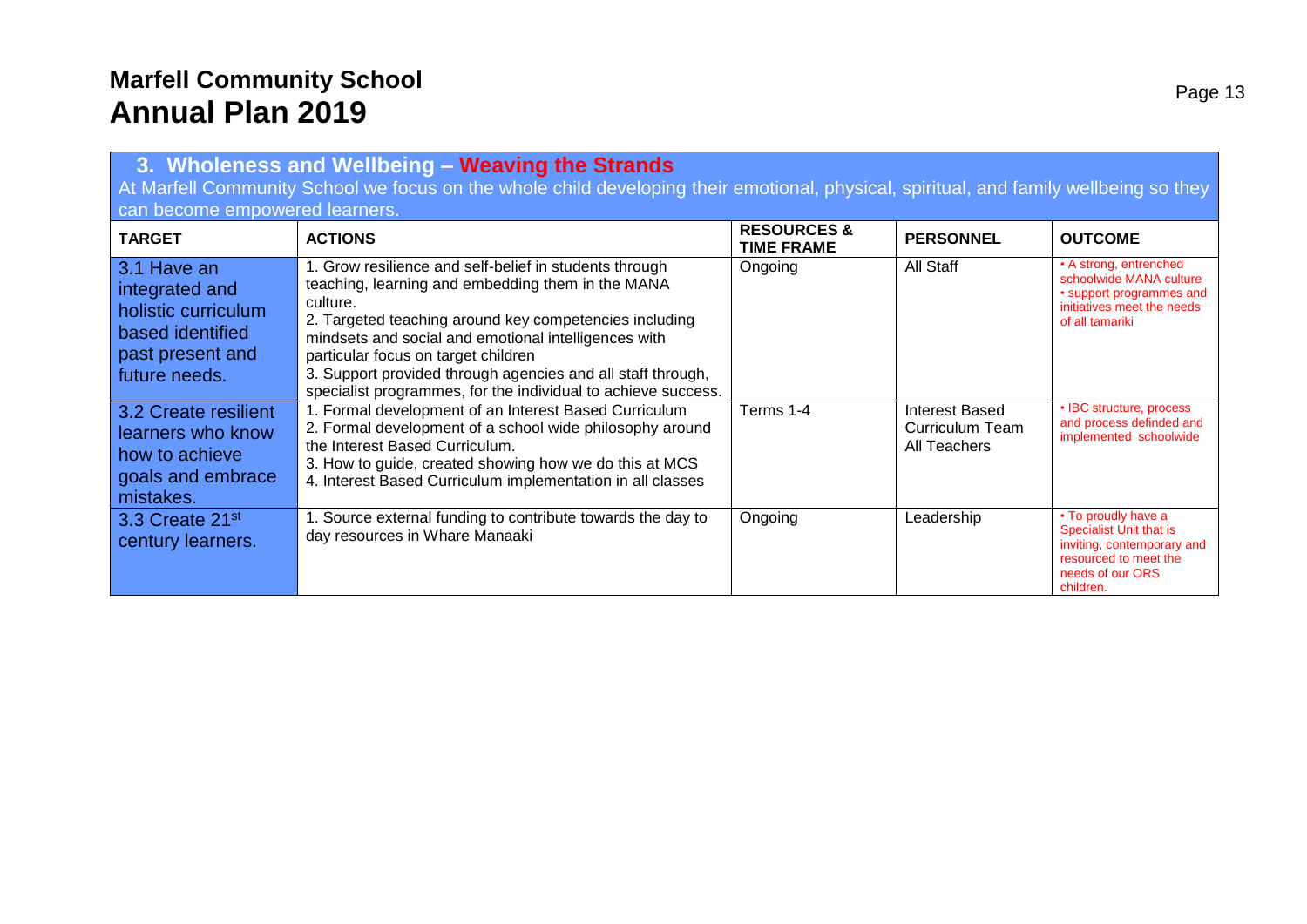| 4. Teaching & Learning - Building Blocks for Marfell Learners<br>Our children learn in a collaborative learning environment where their interests and passions drive the learning experience. |                                                                                                                                                                                                                                                                                                                                                                                                        |                                                                                                           |                                                                  |                                                                                                                                                                                                                                                                                                                |  |  |  |  |  |
|-----------------------------------------------------------------------------------------------------------------------------------------------------------------------------------------------|--------------------------------------------------------------------------------------------------------------------------------------------------------------------------------------------------------------------------------------------------------------------------------------------------------------------------------------------------------------------------------------------------------|-----------------------------------------------------------------------------------------------------------|------------------------------------------------------------------|----------------------------------------------------------------------------------------------------------------------------------------------------------------------------------------------------------------------------------------------------------------------------------------------------------------|--|--|--|--|--|
| <b>TARGET</b>                                                                                                                                                                                 | <b>ACTIONS</b>                                                                                                                                                                                                                                                                                                                                                                                         | <b>RESOURCES &amp;</b><br><b>TIME FRAME</b>                                                               | <b>PERSONNEL</b>                                                 | <b>OUTCOME</b>                                                                                                                                                                                                                                                                                                 |  |  |  |  |  |
| 4.1 Accelerate<br>student progress,<br>raising student<br>achievement and<br>fostering learning<br>outcomes through<br>integration and<br>connections.                                        | To continue the MOE Literacy contract with support from our Literacy &<br>PACT facilitator Cath Runga.<br>2.<br>Planned opportunities for teachers to talk professionally about their<br>practice and impact on students' achievement, using video, reflection<br>or planning etc.<br>Structures and systems developed around monitoring of target student<br>achievement.                             | All year<br>Funding<br>equivalent up to<br>one FTTE day<br>per month.<br>(50 hrs approx)<br>Terms $1 - 4$ | Literacy<br>Leaders<br>All teachers<br>Leadership &<br>All staff | • Teaching practices<br>raise student<br>achievement and are<br>entrenched in our every<br>dav.<br>• Professional learning<br>that supports the<br>development and<br>enhancement of<br>teaching and learning<br>across the curriculum.<br>• Strong structures &<br>systems for monitoring<br>target students. |  |  |  |  |  |
| 4.4 Have an<br>integrated and<br>holistic curriculum<br>based on identified<br>past present and<br>future needs with<br>an emphasis on<br>student agency                                      | Interest based learning schoolwide curriculum developed to develop<br>agency, self-belief, problem solving skills and creativity.<br><b>2.</b><br>School wide collaboration on developing systems and structures for<br>learning, planning and teaching with the integrated curriculum and play<br>based philosophy,<br>Curriculum Leaders to present priority curriculum plans and outcomes<br>to BOT | Ongoing<br>Ongoing<br>Terms 1-4                                                                           | Junior<br>teachers<br>Senior<br><b>Teachers</b><br>All Teachers  | • Student achievement<br>is accelerated.<br>• Student agency<br>increases.<br>• School wide systems<br>in place for<br>cohesiveness<br>• BOT informed                                                                                                                                                          |  |  |  |  |  |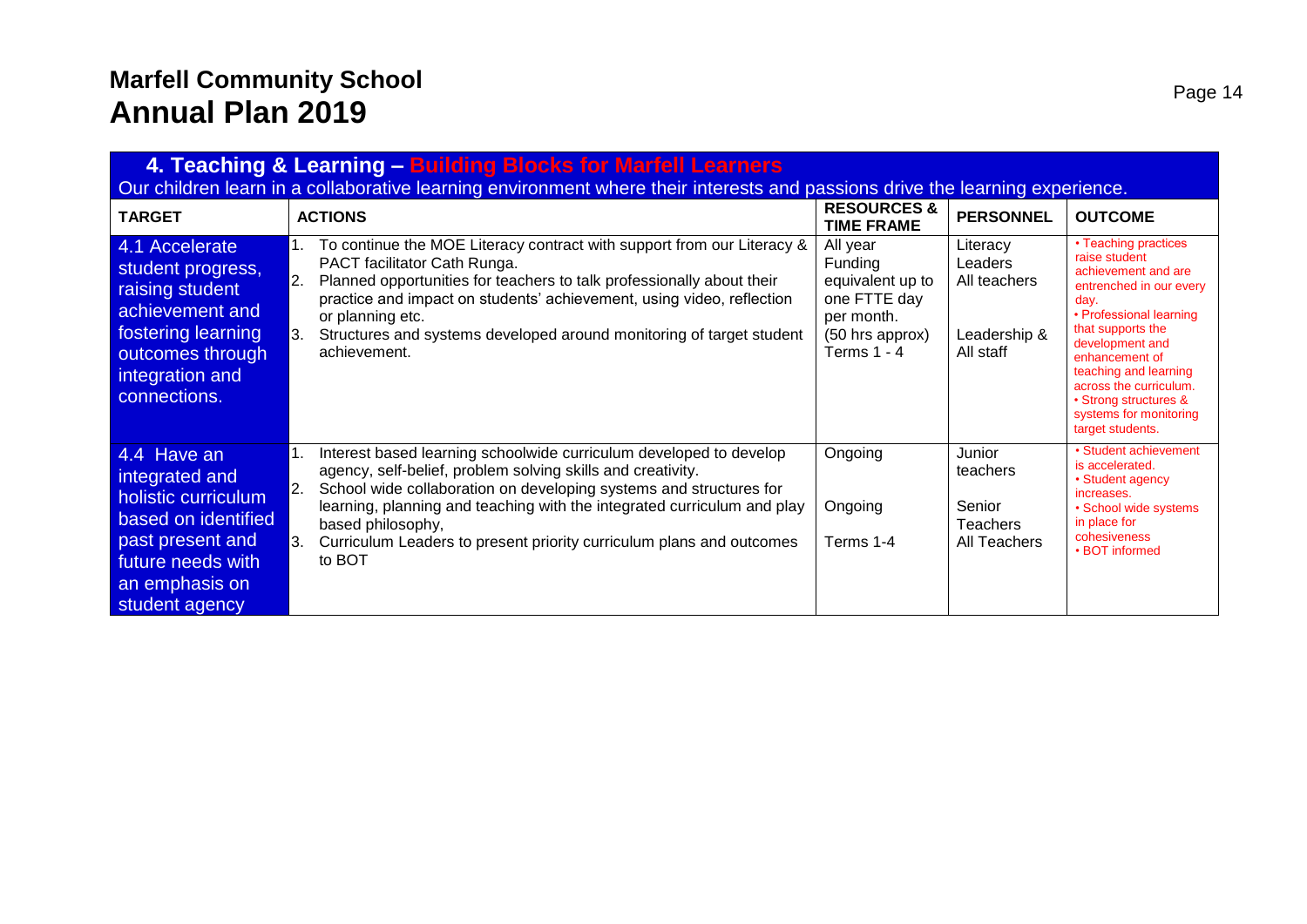### **Marfell Community School Student Achievement Target and Action Plan 2019 - Mathematics**

**Target Area:** Mathematics

| <b>Strategic Goal:</b> 4. Teaching & Learning - Building Blocks for Marfell Learners<br>Our children learn in a collaborative learning environment where their interests and passions drive the learning experience. |                                                                                                                         |                                                                  |                |                      |                 |  |                         |  |  |
|----------------------------------------------------------------------------------------------------------------------------------------------------------------------------------------------------------------------|-------------------------------------------------------------------------------------------------------------------------|------------------------------------------------------------------|----------------|----------------------|-----------------|--|-------------------------|--|--|
| Target Goal: To ensure a positive shift in achievement of the 27 children identified as achieving below expectation in Mathematics                                                                                   |                                                                                                                         |                                                                  |                |                      |                 |  |                         |  |  |
| to be at or above expectation In Mathematics. 61% of these children are Māori.                                                                                                                                       |                                                                                                                         |                                                                  |                |                      |                 |  |                         |  |  |
| Historical Position: Our Overall Teacher Judgement Assessment for 2018 identified 27 children from Year 2 to 6 that were<br>achieving below expectation in Mathematics. 17 of these children are Māori.              |                                                                                                                         |                                                                  |                |                      |                 |  |                         |  |  |
|                                                                                                                                                                                                                      |                                                                                                                         |                                                                  |                |                      |                 |  |                         |  |  |
|                                                                                                                                                                                                                      |                                                                                                                         | All Students Below Expectation in Mathematics (Years 2-6) (n=27) |                |                      |                 |  |                         |  |  |
|                                                                                                                                                                                                                      | Māori                                                                                                                   | Non Māori                                                        | Male           |                      | Female          |  | Total = $27$            |  |  |
| Year <sub>6</sub>                                                                                                                                                                                                    | 2                                                                                                                       | 0                                                                | 0              |                      | $\overline{2}$  |  | $\overline{2}$          |  |  |
| Year <sub>5</sub>                                                                                                                                                                                                    | 6                                                                                                                       | 4                                                                | 4              |                      | 6               |  | 10                      |  |  |
| Year 4                                                                                                                                                                                                               | 4                                                                                                                       |                                                                  | 3              |                      | $\overline{2}$  |  | 5                       |  |  |
| Year <sub>3</sub>                                                                                                                                                                                                    | 3                                                                                                                       |                                                                  | $\overline{2}$ |                      | $\overline{2}$  |  | $\overline{\mathbf{4}}$ |  |  |
| Year <sub>2</sub>                                                                                                                                                                                                    | $\overline{2}$                                                                                                          | 4                                                                | $\overline{2}$ |                      | 4               |  | 6                       |  |  |
|                                                                                                                                                                                                                      | <b>Actions</b>                                                                                                          |                                                                  |                | When                 | Who             |  | <b>Outcomes</b>         |  |  |
| 1. Analyse school-wide data and identify areas of student strength and need.                                                                                                                                         |                                                                                                                         |                                                                  |                | Term 1               | School leaders  |  |                         |  |  |
|                                                                                                                                                                                                                      |                                                                                                                         |                                                                  |                |                      |                 |  |                         |  |  |
| 2. Identify teacher strength and needs through in class observations and learning conversations and                                                                                                                  |                                                                                                                         |                                                                  |                | Term 1 $\rightarrow$ | School leaders  |  |                         |  |  |
| the appraisal process.<br>3. Continue to access the maths leadership cluster to remain connected with up to date and current                                                                                         |                                                                                                                         |                                                                  |                | Term 1-4             | School leaders  |  |                         |  |  |
| practice. Sustain staff development.                                                                                                                                                                                 |                                                                                                                         |                                                                  |                |                      |                 |  |                         |  |  |
| 4. Upskill new staff with school achievement expectations of progress and continue to moderate                                                                                                                       |                                                                                                                         |                                                                  |                | Term 1/2/3/4         | School leaders  |  |                         |  |  |
|                                                                                                                                                                                                                      | overall teacher judgements in relation to these expectations.                                                           |                                                                  |                |                      | <b>Teachers</b> |  |                         |  |  |
| 5. Review current school interventions, including the frontloading programme, to ensure that they                                                                                                                    |                                                                                                                         |                                                                  |                | <b>Term 2-4</b>      | School leaders  |  |                         |  |  |
|                                                                                                                                                                                                                      | are making a difference in accelerating student progress.                                                               |                                                                  |                |                      |                 |  |                         |  |  |
| 6. Upskill Support Staff to be able to deliver support programmes effectively.                                                                                                                                       |                                                                                                                         |                                                                  |                | Term 1/2/3           | School leaders  |  |                         |  |  |
|                                                                                                                                                                                                                      | 7. Track and monitor student progress and achievement through a range of assessment tools<br>Ongoing<br><b>Teachers</b> |                                                                  |                |                      |                 |  |                         |  |  |
| including PACT.<br>Evaluate students using mid-year data.                                                                                                                                                            |                                                                                                                         |                                                                  |                | Term 4               |                 |  |                         |  |  |
| 8. Report to Parents twice a year on student progress and achievement.                                                                                                                                               |                                                                                                                         |                                                                  |                | Term 2/4             | <b>Teachers</b> |  |                         |  |  |
| Report to BoT on student progress and achievement                                                                                                                                                                    |                                                                                                                         |                                                                  |                | Ongoing              | School leaders  |  |                         |  |  |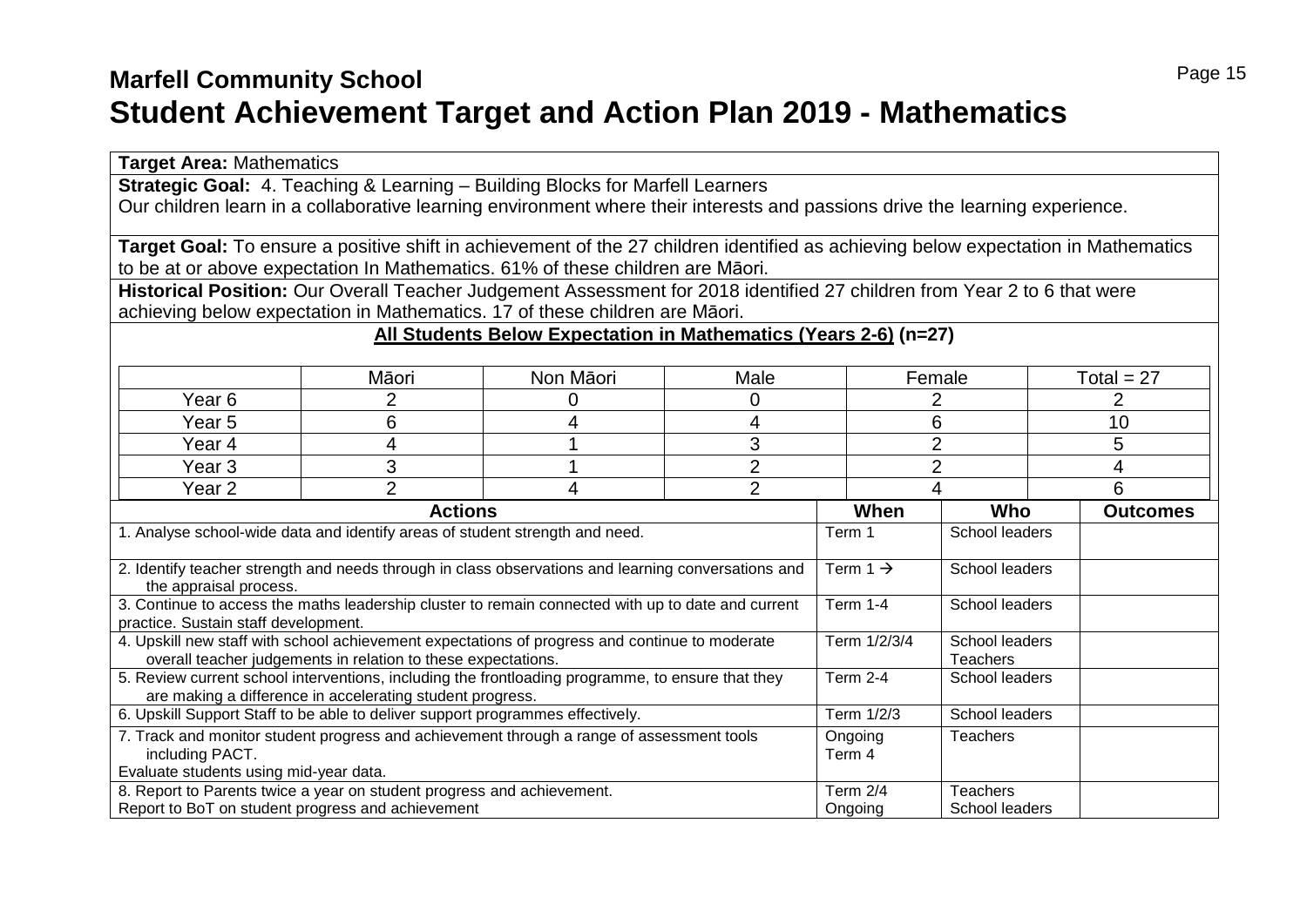### **Marfell Community School Student Achievement Target and Action Plan 2019 - Writing**

**Target Area:** English – Writing

| Strategic Goal: 4. Teaching & Learning - Building Blocks for Marfell Learners                                                |                                                                                                                                      |                                                              |                |                      |                                   |                 |  |  |  |  |
|------------------------------------------------------------------------------------------------------------------------------|--------------------------------------------------------------------------------------------------------------------------------------|--------------------------------------------------------------|----------------|----------------------|-----------------------------------|-----------------|--|--|--|--|
| Our children learn in a collaborative learning environment where their interests and passions drive the learning experience. |                                                                                                                                      |                                                              |                |                      |                                   |                 |  |  |  |  |
|                                                                                                                              | Target Goal: To ensure a positive shift in achievement of the 23 children identified as achieving below expectation in Writing to be |                                                              |                |                      |                                   |                 |  |  |  |  |
| at or above expectation In Writing. 50% of these children are Māori.                                                         |                                                                                                                                      |                                                              |                |                      |                                   |                 |  |  |  |  |
| Historical Position: Our Overall Teacher Judgement Assessment for 2018 identified 23 children from Year 2 to 6 that were     |                                                                                                                                      |                                                              |                |                      |                                   |                 |  |  |  |  |
| achieving below expectation in Writing. 14 of these children are Māori.                                                      |                                                                                                                                      |                                                              |                |                      |                                   |                 |  |  |  |  |
|                                                                                                                              |                                                                                                                                      | All Students Below Expectation in Writing (Years 2-6) (n=23) |                |                      |                                   |                 |  |  |  |  |
|                                                                                                                              | Māori                                                                                                                                | Non Māori                                                    | Male           |                      | Female                            | Total = $23$    |  |  |  |  |
| Year 6                                                                                                                       | 0                                                                                                                                    | 0                                                            | 0              |                      | 0                                 | 0               |  |  |  |  |
| Year <sub>5</sub>                                                                                                            | 5                                                                                                                                    | 3                                                            | 3              |                      | 5                                 | 8               |  |  |  |  |
| Year 4                                                                                                                       | 4                                                                                                                                    |                                                              | 3              |                      | $\overline{2}$                    | 5               |  |  |  |  |
| Year <sub>3</sub>                                                                                                            | 3                                                                                                                                    |                                                              | $\overline{2}$ |                      | $\overline{2}$<br>4               |                 |  |  |  |  |
| Year <sub>2</sub>                                                                                                            | $\overline{2}$                                                                                                                       | 4                                                            | $\overline{2}$ |                      | 4                                 | 6               |  |  |  |  |
|                                                                                                                              | <b>Actions</b>                                                                                                                       |                                                              |                | When                 | Who                               | <b>Outcomes</b> |  |  |  |  |
| 1. Analyse school-wide data and identify areas of student strength and need.                                                 |                                                                                                                                      |                                                              |                | Term 1               | School leaders                    |                 |  |  |  |  |
| 2. Identify teacher strength and needs through in class observations and learning conversations.                             |                                                                                                                                      |                                                              |                | Term 2 $\rightarrow$ | School leaders                    |                 |  |  |  |  |
|                                                                                                                              |                                                                                                                                      |                                                              |                |                      |                                   |                 |  |  |  |  |
| 3. Access and deliver targeted and tailored professional development to meet the identified needs of                         |                                                                                                                                      |                                                              |                | <b>Term 1-4</b>      | School leaders                    |                 |  |  |  |  |
| students and teachers - workshops, professional readings, coaching, modelling etc                                            |                                                                                                                                      |                                                              |                |                      |                                   |                 |  |  |  |  |
| 4. Establish school achievement expectations of progress and build teacher knowledge of making                               | overall teacher judgements in relation to these expectations.                                                                        |                                                              |                | Term 1/2             | School leaders<br><b>Teachers</b> |                 |  |  |  |  |
| 5. Review current school interventions to ensure that they are making a difference in accelerating                           |                                                                                                                                      |                                                              |                | Term $2/4$           | School leaders                    |                 |  |  |  |  |
| student progress.                                                                                                            |                                                                                                                                      |                                                              |                |                      |                                   |                 |  |  |  |  |
| 6. Review resources to ensure they match identified student and teacher need.                                                |                                                                                                                                      |                                                              |                | Term $1/2$           | School leaders                    |                 |  |  |  |  |
| 7. Track and monitor student progress and achievement through a range of assessment tools                                    |                                                                                                                                      |                                                              |                | Ongoing              | <b>Teachers</b>                   |                 |  |  |  |  |
| including PACT.                                                                                                              |                                                                                                                                      |                                                              |                | Term 4               |                                   |                 |  |  |  |  |
| Evaluate students using mid-year data.<br>8. Report to Parents twice a year on student progress and achievement.             |                                                                                                                                      |                                                              |                | <b>Term 2/4</b>      | <b>Teachers</b>                   |                 |  |  |  |  |
| Report to BoT on student progress and achievement                                                                            |                                                                                                                                      |                                                              |                | Ongoing              | School leaders                    |                 |  |  |  |  |
|                                                                                                                              |                                                                                                                                      |                                                              |                |                      |                                   |                 |  |  |  |  |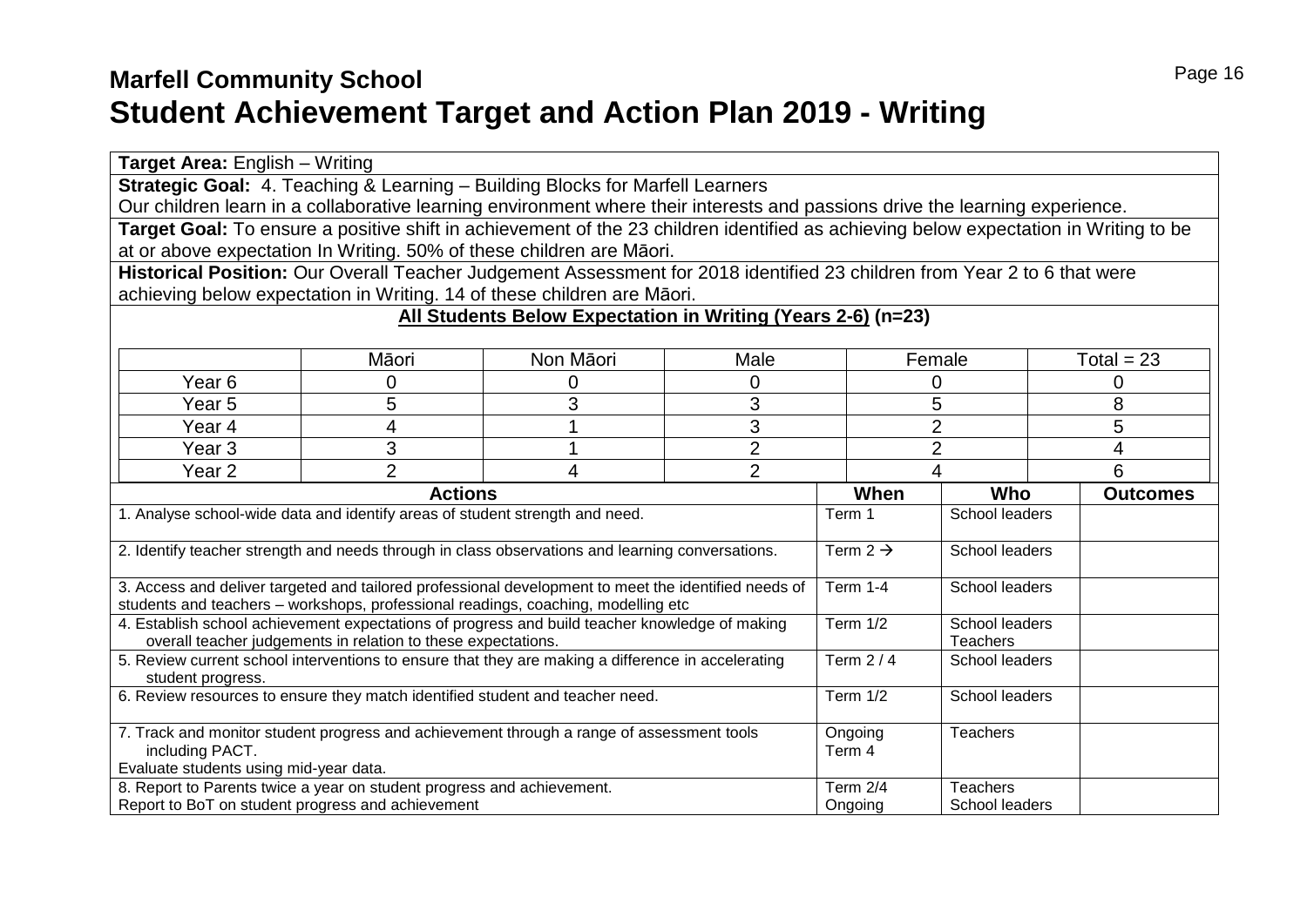### **Marfell Community School Student Achievement Target and Action Plan 2019 - Reading**

| Target Area: English - Reading                                                                                                      |                                                                         |                                                                                         |                       |                            |                 |  |  |  |  |
|-------------------------------------------------------------------------------------------------------------------------------------|-------------------------------------------------------------------------|-----------------------------------------------------------------------------------------|-----------------------|----------------------------|-----------------|--|--|--|--|
| Strategic Goal: 4. Teaching & Learning - Building Blocks for Marfell Learners                                                       |                                                                         |                                                                                         |                       |                            |                 |  |  |  |  |
| Our children learn in a collaborative learning environment where their interests and passions drive the learning experience.        |                                                                         |                                                                                         |                       |                            |                 |  |  |  |  |
| Target Goal: To ensure a positive shift in achievement of the 22 children identified as being below expectation in Reading to be at |                                                                         |                                                                                         |                       |                            |                 |  |  |  |  |
| or above expectation in Reading. 54% of these children are Māori.                                                                   |                                                                         |                                                                                         |                       |                            |                 |  |  |  |  |
| Historical Position: Our Overall Teacher Judgement Assessment for 2018 identified 22 children from Year 2 to 6 that were            |                                                                         |                                                                                         |                       |                            |                 |  |  |  |  |
| achieving below expectation in Reading. 15 of these children are Māori.                                                             |                                                                         |                                                                                         |                       |                            |                 |  |  |  |  |
|                                                                                                                                     |                                                                         | All Students Below Expectation in Reading (Years 2-6) (n=22)                            |                       |                            |                 |  |  |  |  |
|                                                                                                                                     |                                                                         |                                                                                         |                       |                            |                 |  |  |  |  |
|                                                                                                                                     | Māori                                                                   | Non Māori                                                                               | Male                  | Female                     | Total = $22$    |  |  |  |  |
| Year <sub>6</sub>                                                                                                                   |                                                                         | 0                                                                                       |                       | 0                          |                 |  |  |  |  |
| Year <sub>5</sub>                                                                                                                   | 5                                                                       | $\overline{2}$                                                                          | 3                     | 4                          | 7               |  |  |  |  |
| Year <sub>4</sub>                                                                                                                   | 4                                                                       |                                                                                         | 3                     | $\overline{2}$             | 5               |  |  |  |  |
| Year <sub>3</sub>                                                                                                                   | 3                                                                       | 0                                                                                       |                       | $\overline{2}$             | 3               |  |  |  |  |
| Year <sub>2</sub>                                                                                                                   | $\overline{2}$                                                          | 4                                                                                       | $\overline{2}$        | 4                          | 6               |  |  |  |  |
|                                                                                                                                     | <b>Actions</b>                                                          |                                                                                         | When                  | Who                        | <b>Outcomes</b> |  |  |  |  |
| 1. Analyse school-wide data and identify areas of student strength and need.                                                        |                                                                         |                                                                                         | Term 1                | School leaders             |                 |  |  |  |  |
|                                                                                                                                     |                                                                         |                                                                                         |                       | Teachers                   |                 |  |  |  |  |
| 2. Identify teacher strength and needs through in class observations learning                                                       |                                                                         |                                                                                         | Term 2 $\rightarrow$  | School leaders             |                 |  |  |  |  |
| conversations & surveys.                                                                                                            |                                                                         | 3. Access and deliver targeted and tailored professional development to meet the        | <b>Term 1-4</b>       | Teachers<br>School leaders |                 |  |  |  |  |
|                                                                                                                                     |                                                                         | identified needs of students and teachers - workshops, professional readings, coaching, |                       |                            |                 |  |  |  |  |
| modelling etc                                                                                                                       |                                                                         |                                                                                         |                       |                            |                 |  |  |  |  |
|                                                                                                                                     |                                                                         | 4. Establish school achievement expectations of progress and build teacher knowledge    | Term $1/2$            | School leaders             |                 |  |  |  |  |
|                                                                                                                                     | of making overall teacher judgements in relation to these expectations. |                                                                                         |                       | Teachers                   |                 |  |  |  |  |
|                                                                                                                                     |                                                                         | 5. Review current school interventions to ensure that they are making a difference in   | Term $2/4$            | School leaders             |                 |  |  |  |  |
| accelerating student progress.<br>6. Review resources to ensure they match identified student and teacher need.                     |                                                                         |                                                                                         | Term $1/2$            | School leaders             |                 |  |  |  |  |
|                                                                                                                                     |                                                                         |                                                                                         |                       | <b>Teachers</b>            |                 |  |  |  |  |
| 7.7. Track and monitor student progress and achievement through a range of                                                          |                                                                         |                                                                                         | Ongoing               | <b>Teachers</b>            |                 |  |  |  |  |
| assessment tools including PACT.                                                                                                    |                                                                         |                                                                                         |                       |                            |                 |  |  |  |  |
| Evaluate students using mid-year data.                                                                                              |                                                                         |                                                                                         | Term 1 & 4            |                            |                 |  |  |  |  |
| 8. Report to Parents twice a year on student progress and achievement.                                                              |                                                                         |                                                                                         | <b>Term 2 &amp; 4</b> | <b>Teachers</b>            |                 |  |  |  |  |
| Report to BoT on student progress and achievement                                                                                   |                                                                         |                                                                                         | Ongoing               | School leaders             |                 |  |  |  |  |